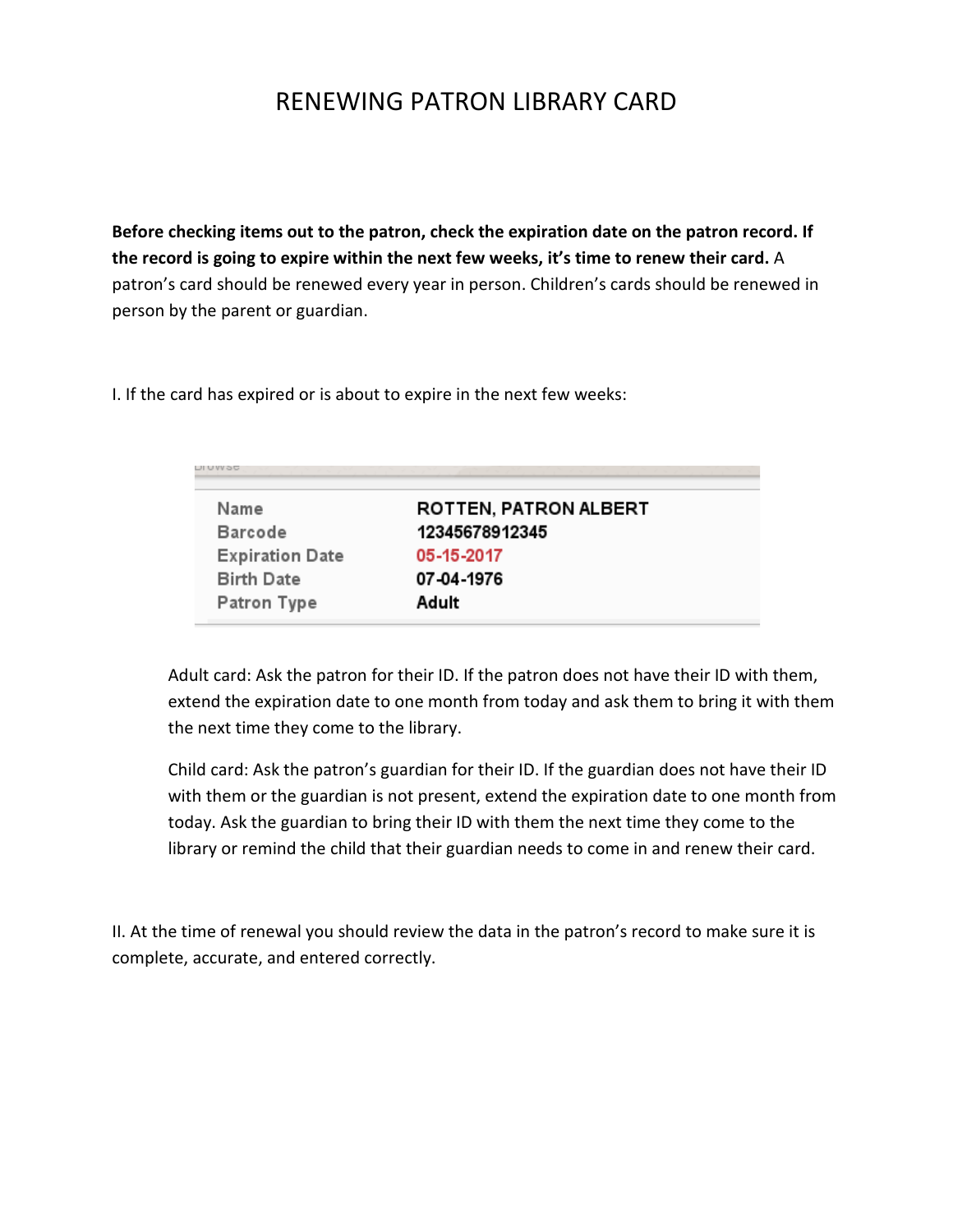## Mandatory Fixed Fields:

| <b>Expiration Date</b>   | 06-17-2017 | <b>Birth Date</b>      | 01-09-1999                      | <b>ILL Request</b>        |                             |
|--------------------------|------------|------------------------|---------------------------------|---------------------------|-----------------------------|
| Gender                   | m MALE     | <b>Home Library</b>    | <b>Clara City Library</b><br>CC | Current Item C            |                             |
| Not Used                 | $+ - + +$  | <b>Patron Message</b>  | - NO MESSAGE                    | <b>Current Item D</b>     |                             |
| <b>Not Used</b>          |            | <b>Manual Block</b>    | in man                          | City/Township             | 317 Lake Andrew township    |
| Patron Type              | 2 Children | <b>Claims Returned</b> |                                 | <b>Patron Agency</b>      | 2 Clara City Public Library |
| <b>Total Checkouts</b>   |            | Money Owed             | \$0.00                          | <b>Last Circ Activity</b> | $\ddot{ }$                  |
| <b>Total Renewals</b>    |            | <b>Current Item A</b>  |                                 | Preferred Language        |                             |
| <b>Current Checkouts</b> |            | <b>Current Item B</b>  |                                 | <b>Notice Preference</b>  | z EMAIL                     |

Figure 1

# • **Expiration Date**

The expiration date should be changed to 1 year from the date you are renewing their patron library card.

Tap the letter "t" to input todays date. Increase the year by 1

NOTE: If the patron does not have their ID with them at the time of renewing their patron library card. Increase the date by 1 month, and ask the patron to bring their ID with them the next time they visit the library.

# • **Birthdate**

From their ID verify their birthdate. If renewing a child's card, ask the guardian for the child's birth date.

#### • **Gender**

• **Home Library (Two letter abbreviation)**

If different from the library where you are at, ask the patron where they would like to pick up their requested materials. (Only use the 2 letter abbreviation for the library.)

• **Patron Type**

If the child has reached the age of 18, change the Patron Type to "Adult".

• **City/Township**

Use the MN Polling Place Finder to verify the City/Township after verifying that the address is current.<http://pollfinder.sos.state.mn.us/>

• **Notice Preference**

If "Print" is listed; ask the patron if they would like to receive notification by email. If you change it to email make sure you have their current email address.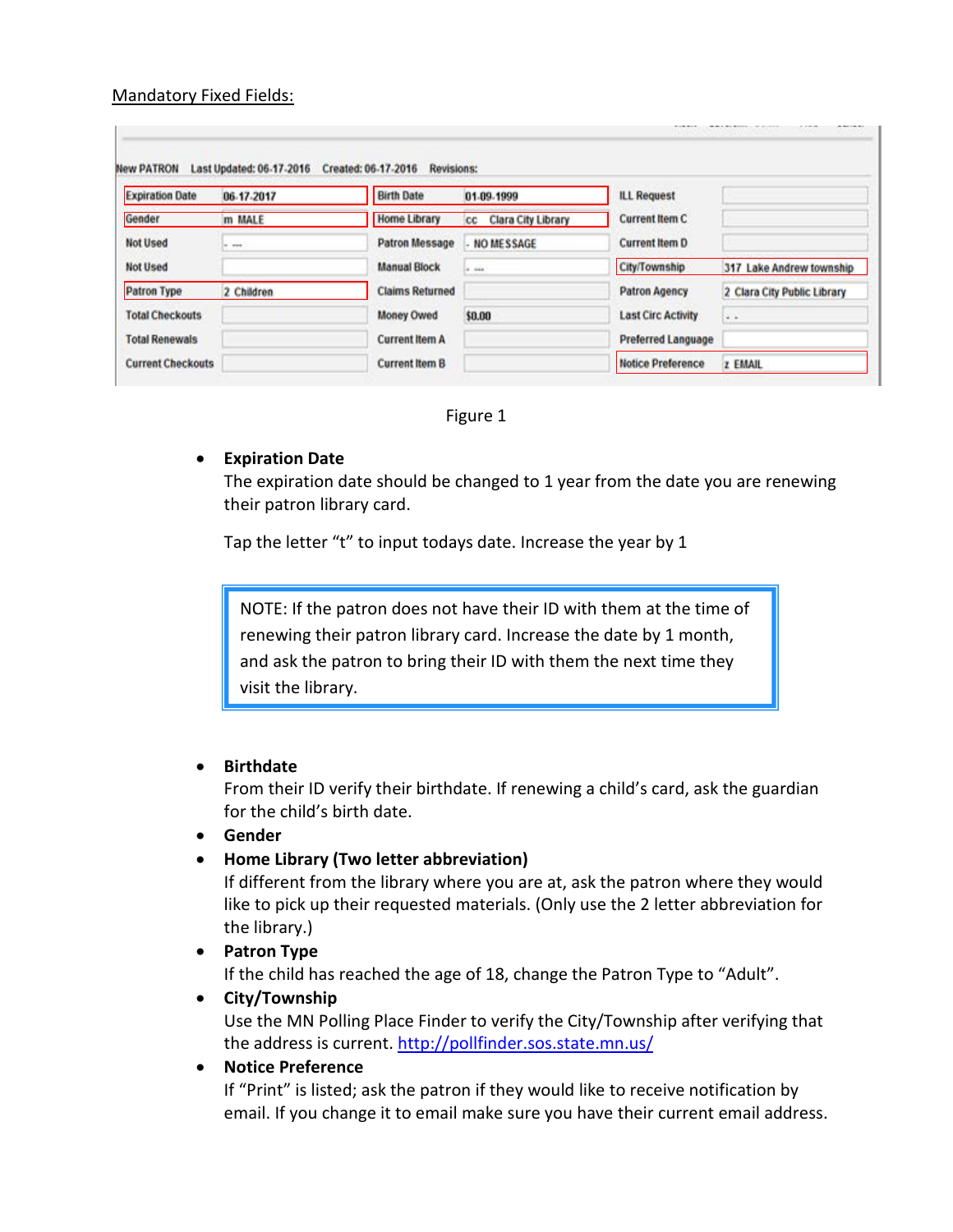#### Mandatory Variable Fields:

| Name               | LAST NAME, FIRST NAME MIDDLE NAME                                          |                              |  |  |
|--------------------|----------------------------------------------------------------------------|------------------------------|--|--|
| Guardian           | LAST NAME, FIRST NAME MIDDLE NAME ID NUMBER (IDENTIFY IF NOT MN LICENSE)   |                              |  |  |
| <b>Address</b>     | Street                                                                     | 123 4TH ST PO BOX 123        |  |  |
|                    | City/State/Zip                                                             | SOMEWHERE MN 55555-1212      |  |  |
| Address 2          | Street                                                                     | 123 5TH AVE PO BOX 456       |  |  |
|                    | City/State/Zip                                                             | <b>NOWHERE MN 99999-1212</b> |  |  |
| Telephone          | 000-000-0000 CELL                                                          |                              |  |  |
| <b>Telephone 2</b> | 000-000-0000 HOME                                                          |                              |  |  |
| Email              | asdfg@gmail.com                                                            |                              |  |  |
| DL or ID#          | 1236456799 IDENTIFY IF NOT MN LICENSE (DO NOT PUT GUARDIAN DL or ID# HERE) |                              |  |  |
| Barcode            | 2660100000000000                                                           |                              |  |  |

Figure 2

NOTE: All information in the Variable Fields should be in CAPITAL letters, except for the email address.

• **Name**

Entered as LAST NAME, FIRST NAME MIDDLE NAME There should be a comma after the last name.

- **Guardian** (If patron is a child) Entered as LAST NAME, FIRST NAME MIDDLE NAME ID NUMBER (Identify where the number came from if it isn't a Minnesota Driver's License number. Examples: PASSPORT, MILITARY ID, OR WISCONSIN) There should be a comma after the last name.
- **Address**

Verify the address listed. If both PO Box and street address are given, enter the information as shown in figure 2 above.

• **Address 2** (If used)

Verify the address listed. If both PO Box and street address are given, enter the information as shown in figure 2 above.

• **Telephone**

Verify the phone number, and identify the number using "HOME", "WORK", or "CELL" if more than one number is given.

• **Telephone 2** (If used)

Verify the phone number, and identify the number using "HOME", "WORK", or "CELL" if more than one number is given.